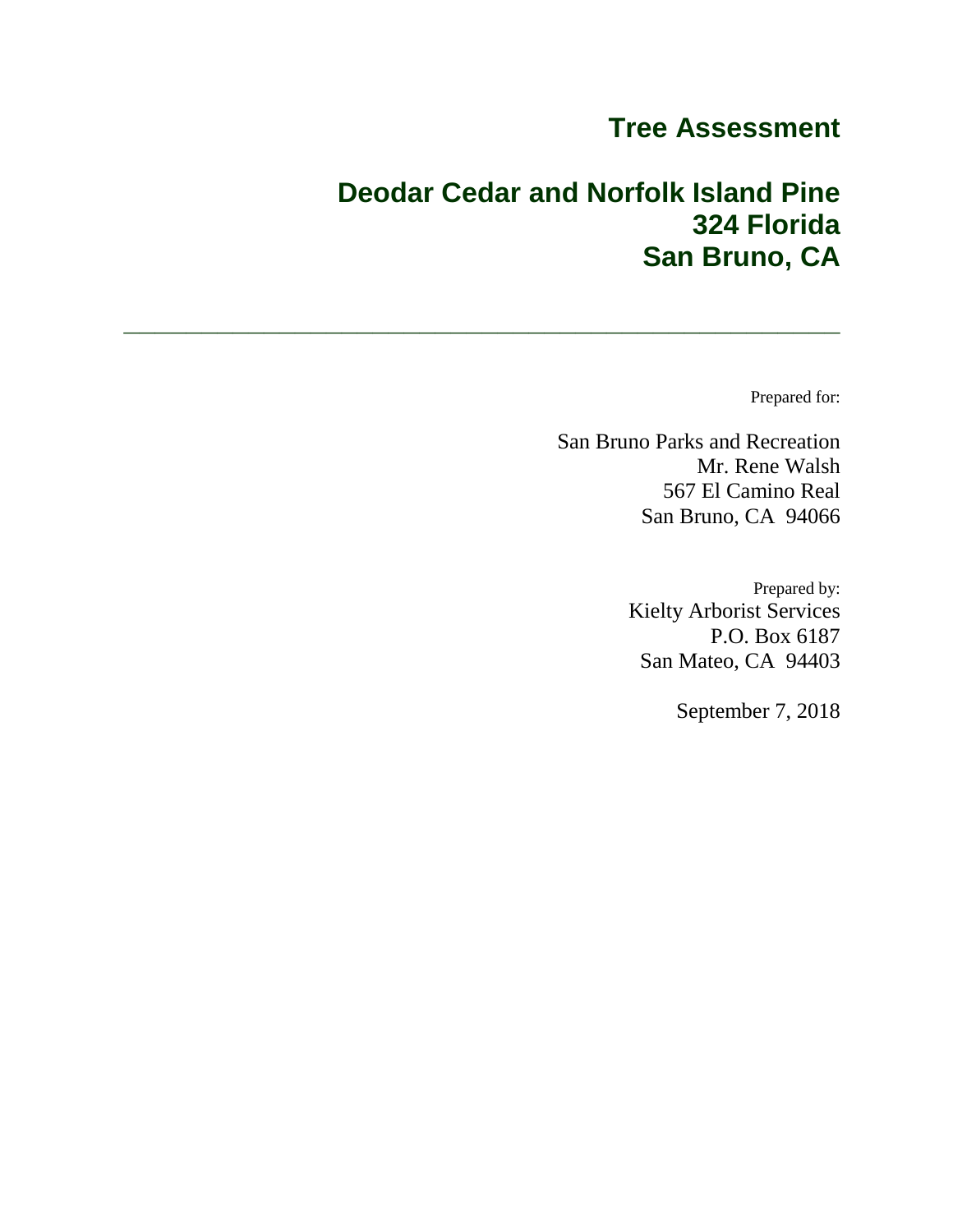## Tree Report 324 Florida San Bruno, CA

|  | <b>Table of Contents</b> |
|--|--------------------------|
|  |                          |

|                                             | Page           |
|---------------------------------------------|----------------|
| <b>Introduction and Assignment</b>          | $\mathbf{1}$   |
| Methodology                                 | $\mathbf{1}$   |
| Observations                                | $\overline{2}$ |
| <b>Site Observations</b>                    | 3              |
| Discussion of Species                       | 3              |
| Damages                                     | $\overline{2}$ |
| <b>Tests and Exploration</b>                | 3              |
| <b>Trimming History</b>                     | $\overline{4}$ |
| <b>Proposed Construction Impacts</b>        | 4              |
| Wildlife Habitat                            | $\overline{4}$ |
| Summary                                     | $5-6$          |
| Glossary                                    | $7 - 8$        |
| References                                  | 8              |
| <b>Disclosure Statement</b>                 | 8              |
| <b>Photos</b>                               |                |
| Cedar Tree as seen from street              |                |
| Cedar Crotch at 15 feet                     |                |
| Norfolk Island Pine                         |                |
| Norfolk Island Pine Seed Pods               |                |
| Large surface roots and playground location |                |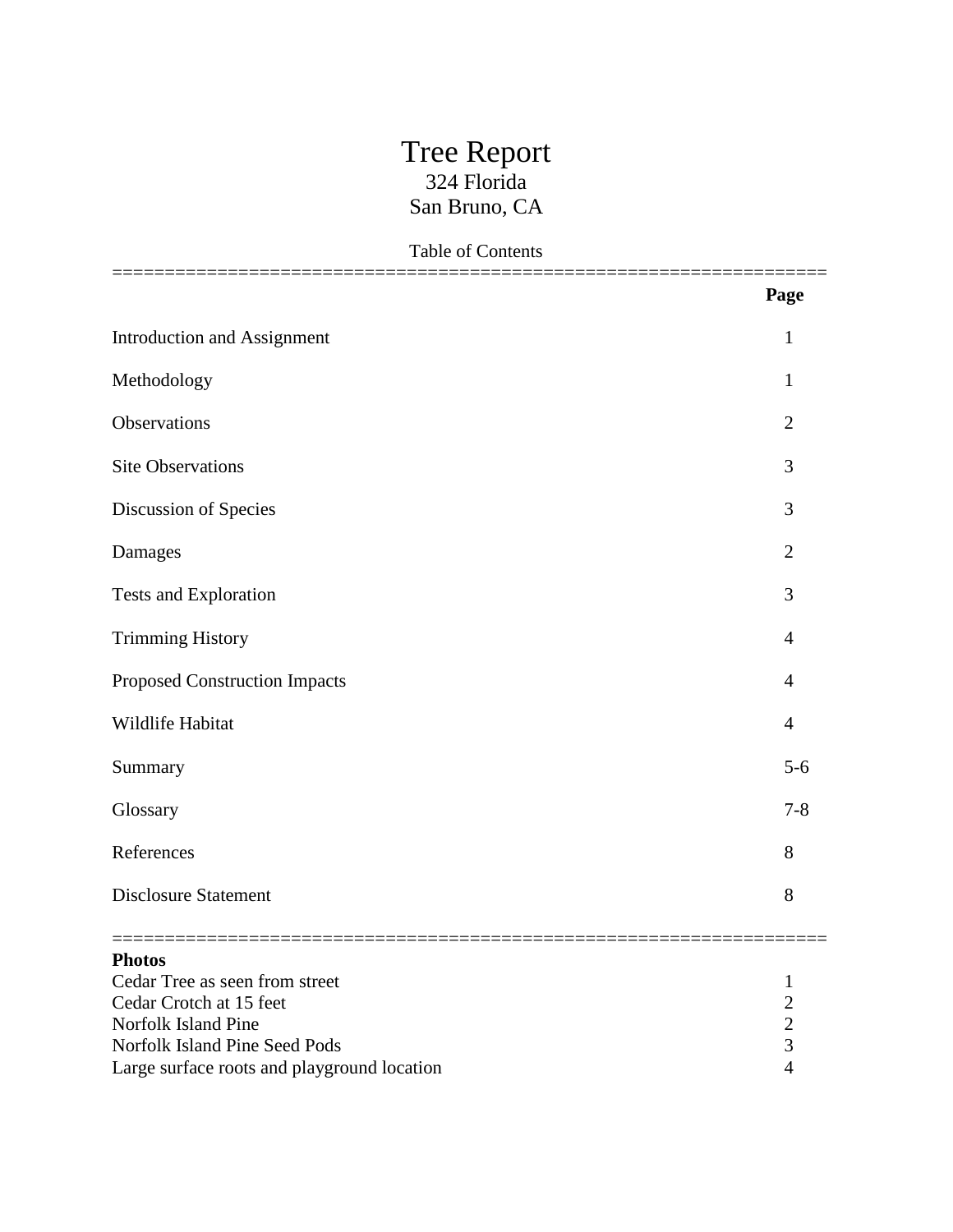## Kielty Arborist Services

Certified Arborist WE#0476A P.O. Box 6187 San Mateo, CA 94403 650-515-9783

September 7, 2018

San Bruno Parks and Recreation Mr. Rene Walsh 567 El Camino Real San Bruno, CA 94066

Site: 324 Florida, San Bruno, CA

Dear Mr. Walsh,

#### **Introduction and Assignment:**

As requested on Thursday, September 6, 2018, I visited the above site to inspect and comment on a large deodar cedar and a Norfolk Island pine in the rear of the property. A new park is planned for this site and your concern as to the future health and safety of the trees has prompted this visit.

#### **Method:**

The trees in question was located on a "Not- to-Scale" map provided by me. Each tree was measured for diameter at 54 inches above ground level. The tree was then tree was given a



condition rating for form and vitality. The trees' condition rating is based on 50 percent vitality and 50 percent form, using the following scale.

> 1 - 29 Very Poor 30 - 49 Poor 50 - 69 Fair 70 - 89 Good 90 - 100 Excellent

The height of the trees were measured using a Nikon Forestry 550 Hypsometer.

The spread was paced off. Comments and recommendations for future maintenance are provided. The cedar was climbed to inspect the structure of the tree. **Disfigured Deodara cedar tree near southwestern property line.**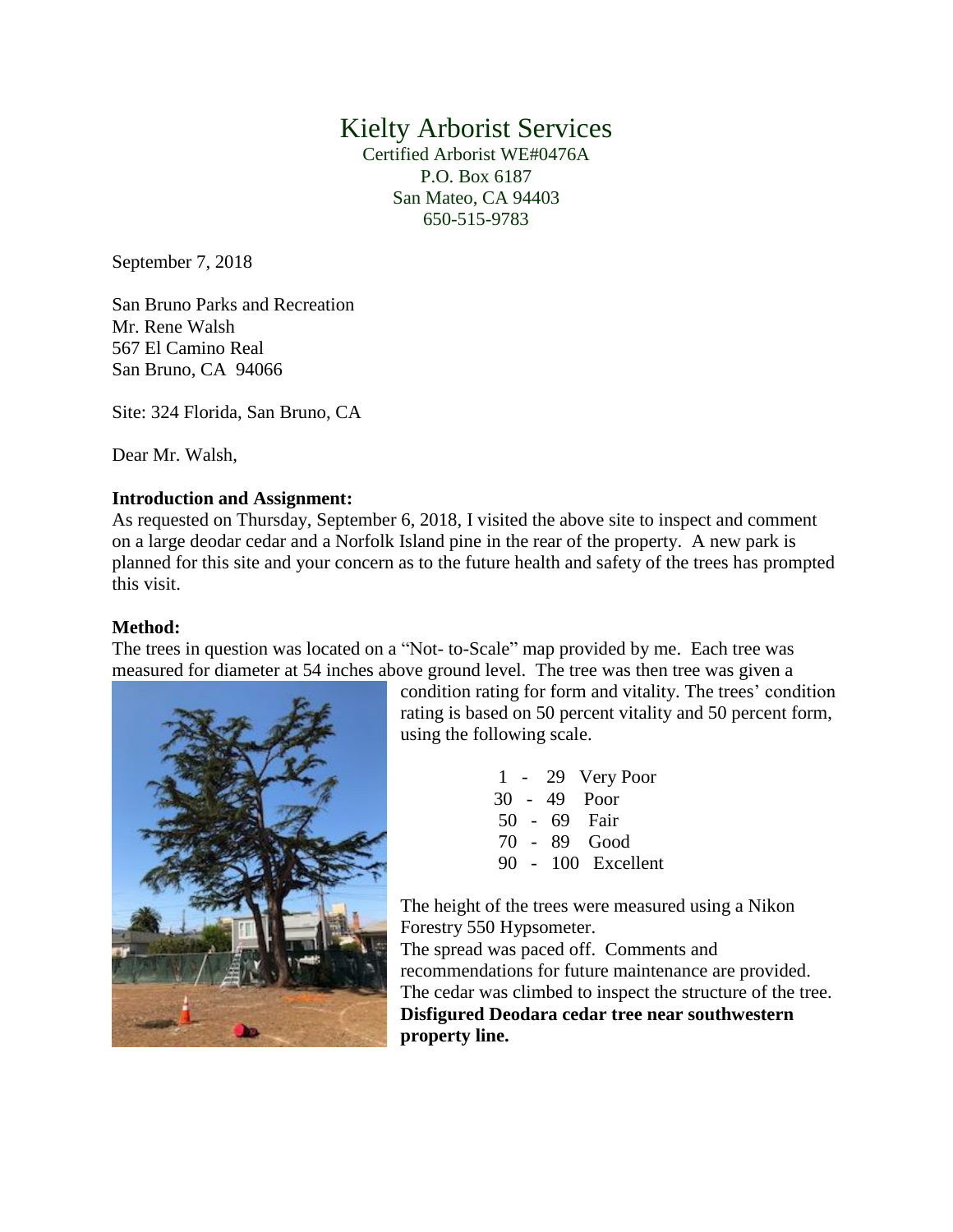

#### **Observations:**

The tree in question is a Deodar cedar *(Cedrus deodara)* with diameters at breast height of 29.9 and 15.5 inches. The tree is located in the rear of the property near the southwestern property line. The estimated height of the cedar is 45 feet with a total crown spread of 45 feet. The vigor of the tree is poor-fair with several dead limbs recently being removed. The form of the cedar is poor with multiple leaders at the base and again at 15 feet from a past topping.

#### **The cedar was climbed to inspect crotch formations and possible decay.**

The trunk of the tree was covered with ivy and some root crown damage occurred from the removal of the ivy. The abundance of deadwood may be an indicator of crown rot. The cedar was recently trimmed with several of the limbs being shortened. The cedar receives a condition rating of 50 on a 1-100 scale (poor-fair).



Tree #2 is a Norfolk Island pine (*Araucaria heterophylla)* with a diameter at breast height of 37.4 inches. The tree is located in the rear of the lot 4 feet from the property line and the neighboring home. The vigor of the tree is fair with normal shoot growth for the species. The form of the tree is fair with a single straight trunk and very good limb spacing (common for the species). The tree has very large surface roots (12-14 inch diameter). The location of the tree is poor, near the property line and very close to the neighboring home. Large seed pods are visible throughout the tree.

#### **Norfolk Island pine 4 feet from the property line and neighboring home.**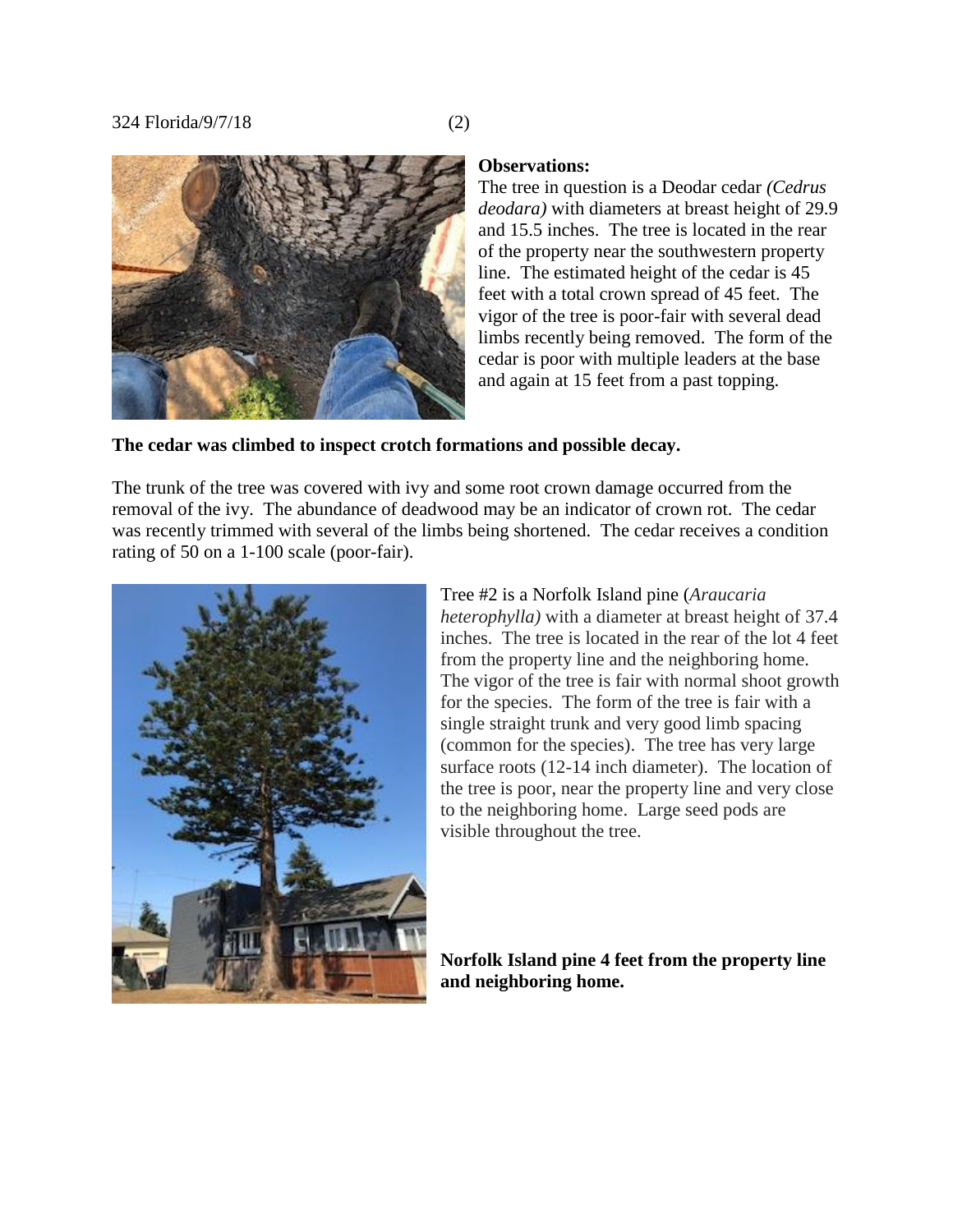#### **Site Observations:**

The site was a former home acquired by the city to build a neighborhood park. The home and other landscape shrubs were removed to facilitate the building of the park. The two trees in question are the only trees remaining. The cleared site has had the hardscape areas marked on the bare ground with paint. The marking of the hardscaped area gives a good idea of paths and play structure bases that encroach on the trees dripline.



#### **Discussion of Species:**

Cedrus deodara is a native of Asia where the tree is common in the Himalayan area. The tree is commonly used as a landscape tree throughout the world. Cedars have a spreading form and large diameter roots. The species is subject to limb breakage as the wood is quite brittle. Topping of this species increases the chances of limb or leader failure as the tree becomes codominant and lateral limbs become over-extended. The species is susceptible to root rot primarily oak root fungus. The tree does not react well to large scale root cutting. Root cutting for this species will cause a lowered vitality and increases the trees chances of failure from wind throw.

#### **Four large seed pods were pulled from the ends of the limbs of the tree. All four 2-3 pound pods were on the end of the same limb.**

The Norfolk Island pine is native to the south pacific. The tree is often used as an indoor plant as the species is sensitive to cold weather. All of the araucaria species produce large seed pods that fall without warning. The species is prone to mealy bug a sucking insect that excretes large volumes of honey dew (fecal matter). The honeydew is quite sticky causing damage to vehicles and landscape structures including play equipment.

#### **Testing or Exploration:**

The cedar was climbed to inspect the structure of the tree including the crotch formation at 15 feet and the topping locations. The Norfolk Island pine had several of the large seed pods removed by using a tree climber's throw line. The throw line was able to reach pods at approximately 40 feet.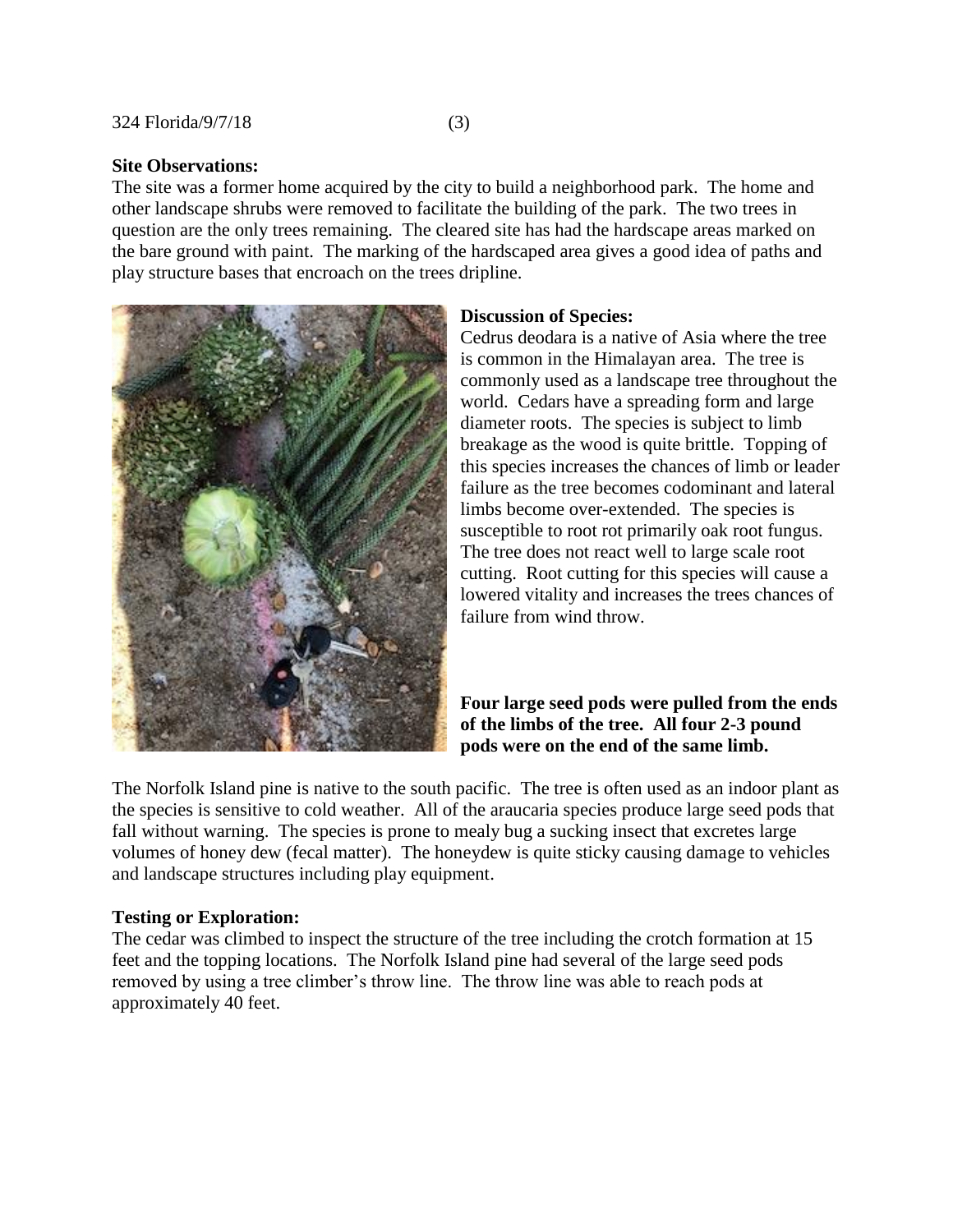#### **Trimming History:**

The cedar tree has been heavily trimmed in the past. The topping of the tree has caused the form of the tree to be poor. The latest trimming was quite heavy reducing the heavy lateral limbs over the site and street. The latest trimming lessened the chances of limb failure but permanently disfigured the poorly formed tree. The Norfolk Island pine does not appear to have been recently trimmed however the lower limbs have been removed and the fringe has been raised over the neighboring home and over the site to match.



#### **Proposed Construction Impacts:**

The Norfolk Island pine will be significantly impacted as the pad for the play structure will be within 6 feet of the trunk. The excavation depth for the pad will be approximately 2 feet and will sever the surface oriented roots. Root loss will be between 25-30 percent.

The cedar will have moderate impacts to the root zone. Several paths intersect within the dripline of the tree. Root loss during the path installation should be 10-15 percent.

**The line in the fore ground is the edge of the playground pad well within the tress dripline and the probable target for falling pods. Excavation will be 2 feet deep and will cause significant root loss.**

#### **Wildlife habitat:**

During my two visits to the site I saw no wildlife utilizing the trees. No nests or remnants of nests were noticed. Raccoon scat and mealy bug fecal matter was observed on the site.

#### **Summary:**

The Norfolk Island pine is a poor choice for a park especially a park with children play equipment. The 2-3 pound seed pods mature in September and will fall from the tree. The excretion of honeydew will also be a nuisance as surfaces and clothing will become a sticky mess. Root loss will be significant and will further reduce the tree vigor.

The cedar will not present a hazard as the severe trimming has temporarily reduces the chances of limb failure. Root damage will be moderate and the will survive the construction. The poor disfigured form of the cedar is permanent and will never improve.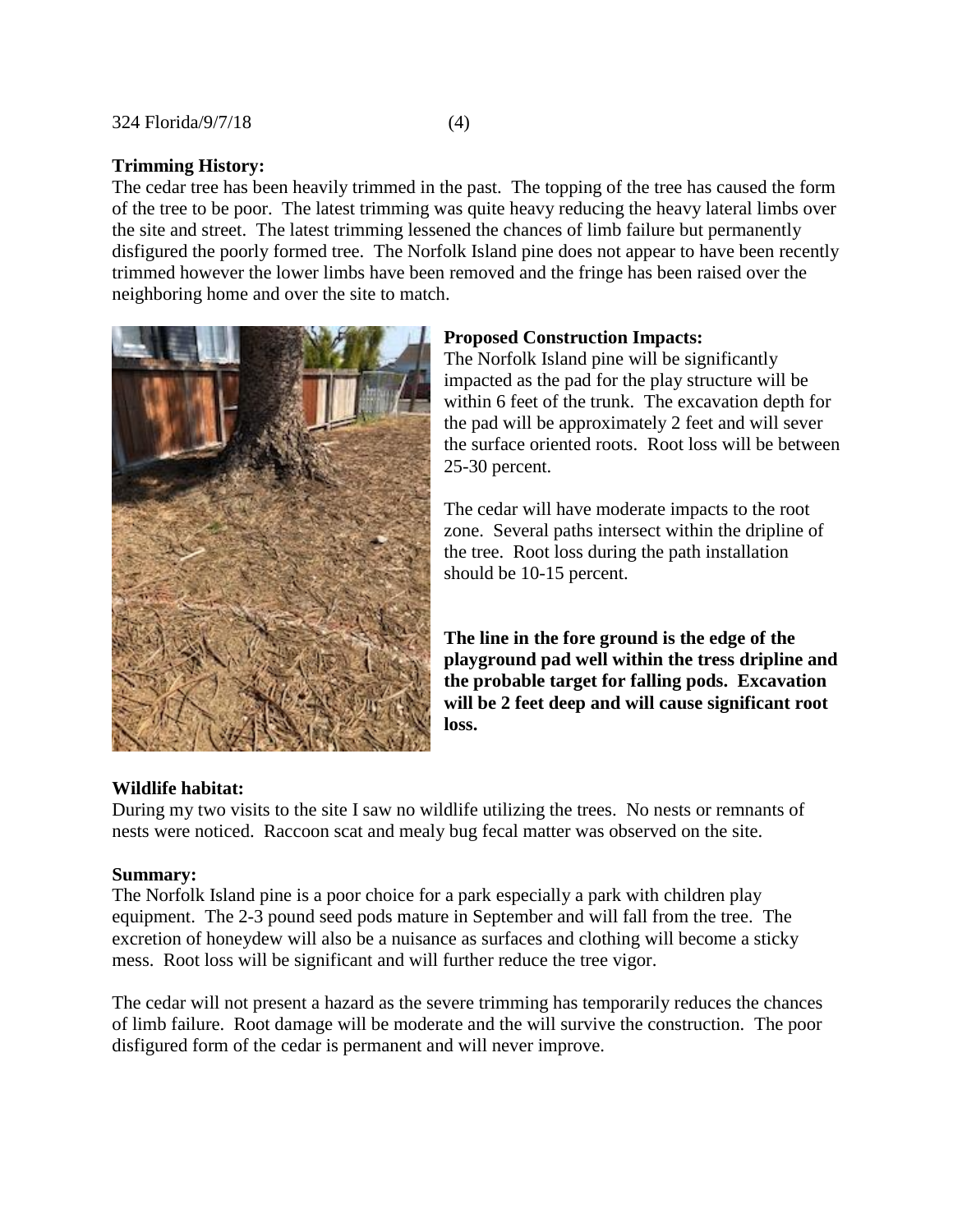324 Florida/9/7/18 (5)

Remove and replace the two trees. The Norfolk Island pine will be a constant hazard and will suffer significant root loss. The cedar will always have poor form and will never be an attractive tree. A brand new park should have new safe trees for the neighborhood to enjoy.

The information included in this report is believed to be true and based on sound arboricultural principles and practices.

Sincerely,

Kevin R. Kielty Certified Arborist WE#0476A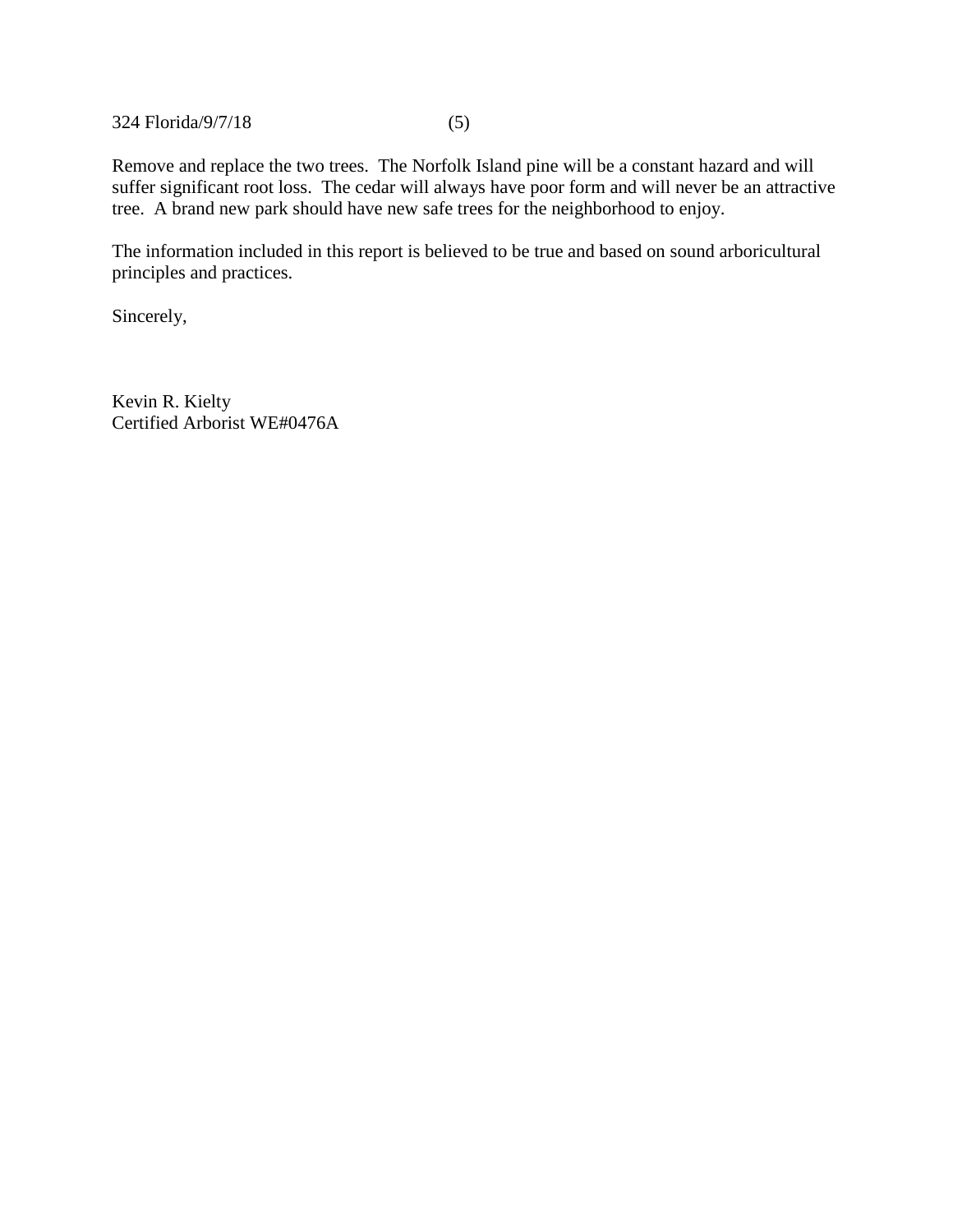# **Glossary**

| <b>Adventitious</b>    | Arising from parts of the root or stem and having no connection to apical<br>meristems                                                                                      |
|------------------------|-----------------------------------------------------------------------------------------------------------------------------------------------------------------------------|
| <b>Air Excavator</b>   | A device that directs a jet of highly compressed air to excavate soil.                                                                                                      |
| <b>ANSI</b>            | An acronym for American National Standards Institute.                                                                                                                       |
| ANSI A300              | In the United States, industry developed national consensus standards of<br>practice for tree care.                                                                         |
| <b>Bifurcation</b>     | A natural division of branch or stem into two or more stems or parts.                                                                                                       |
| <b>Branch union</b>    | A point where a branch originates from the trunk or another branch. Fork.<br>Crotch.                                                                                        |
| <b>Brown rot</b>       | A fungal wood rot characterized by the breakdown of cellulose.                                                                                                              |
| <b>Buttress roots</b>  | Roots at the trunk base that help support the tree and equalize mechanical<br>stress                                                                                        |
| <b>Butt</b> rot        | Decay of the lower trunk, trunk flare or buttress roots.                                                                                                                    |
| Cabling                | Installation of steel or synthetic cable in a tree to provide supplemental<br>support to week branches or crotches.                                                         |
| <b>Canker</b>          | A dead, discolored, often sunken area (lesion) on a branch, root, stem or<br>trunk.                                                                                         |
| Canopy                 | The part of the crown composed of leaves and small twigs.                                                                                                                   |
| Cavity                 | Open or closed hollow within a tree stem, usually associated with decay.                                                                                                    |
|                        | <b>Compartmentalize</b> Natural defense process in trees which chemical and physical boundaries<br>are created that act to limit the spread of disease and decay organisms. |
| <b>Decay</b>           | An area of wood that is undergoing decomposition.                                                                                                                           |
| <b>Epicormic shoot</b> | Shoot arising from latent or adventitious bud (growth point).                                                                                                               |
| <b>Eradicate</b>       | Total removal of a species from a particular area. May refer to pathogens,<br>insects, pests or unwanted plants.                                                            |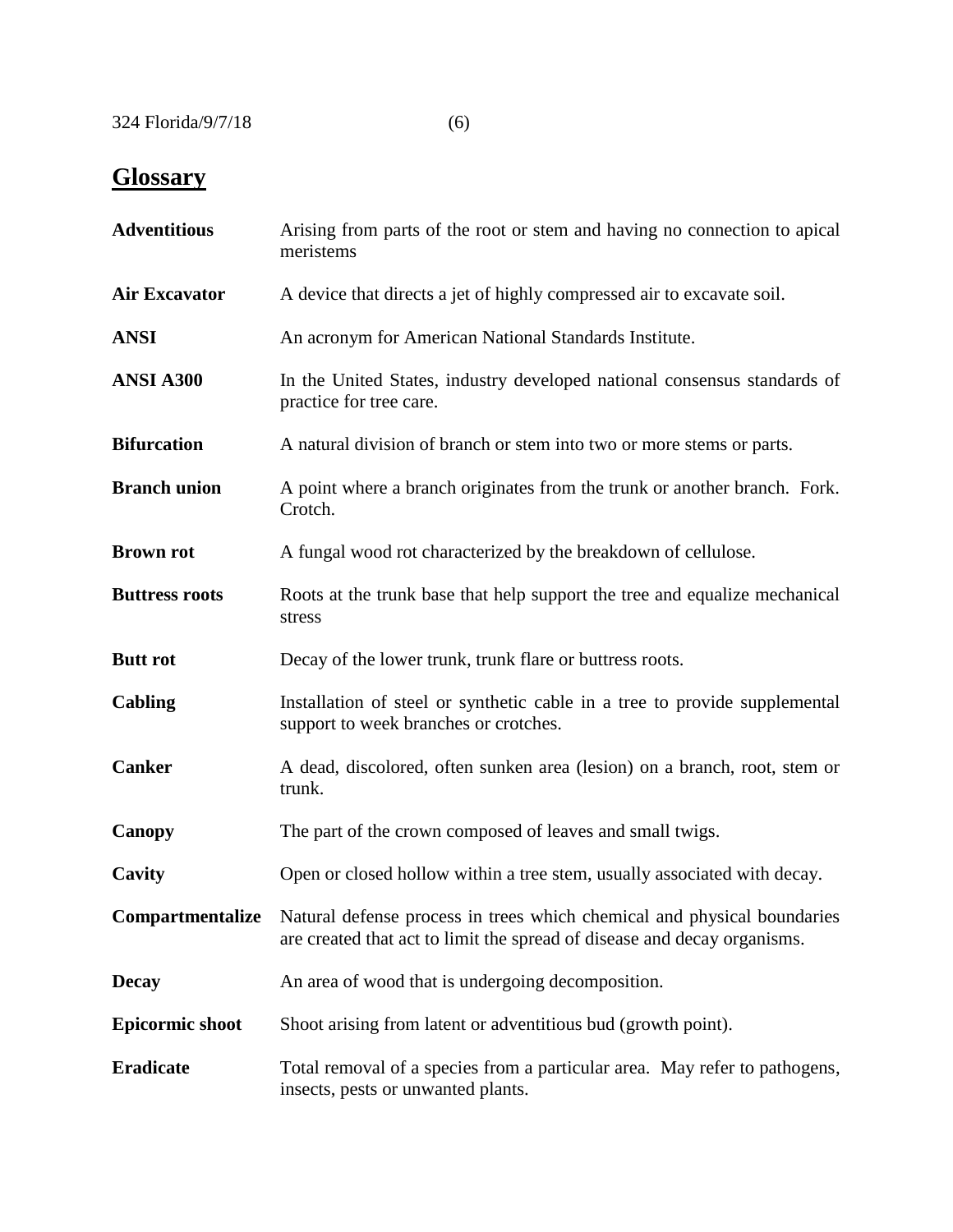324 Florida/9/7/18 (7)

- **Hypoxylon** Black hemispherical fruiting bodies that develop on the surface of dead bark or wood. The fungus causes a white rot of the sap wood of living trees and dead wood.
- **Included bark** Bark that becomes embedded in a crotch between branch and trunk or between codominant stems. Causes week structure.
- **Infectious** Capable of being spread to plants from other plants or organisms.
- **Lateral** Secondary or subordinate branch or root.
- Live crown ratio Ratio of the height of the crown containing live foliage to the overall height of the tree.
- **Mycelium** Vegetative body of a fungus.
- **Watersprout** Upright, epicormic shoot arising from the trunk or branches of a plant above the root graft or soil line.

### **References**

(1) Harris, Richard W, Clark, James R, Matheny, Nelda P Arboriculture, Third Edition Prentice Hall 1999.

(2) Matheny, Nelda P,Clark, James R Evaluation Of Hazard Trees In Urban Areas Second Edition International Society of Arboriculture 1994

(3) Dreistadt, Steve H., Pests of Landscape Trees and Shrubs, *An Intergrated Pest Management Guide,* Second Edition. Agriculture and Natural Resources Publication 3359, 2004.

(4) International Society of Arboriculture, Glossary of Arboricultural Terms. 2006

(5) Ronald M. Lanner Conifers of California Columbia Press 1999